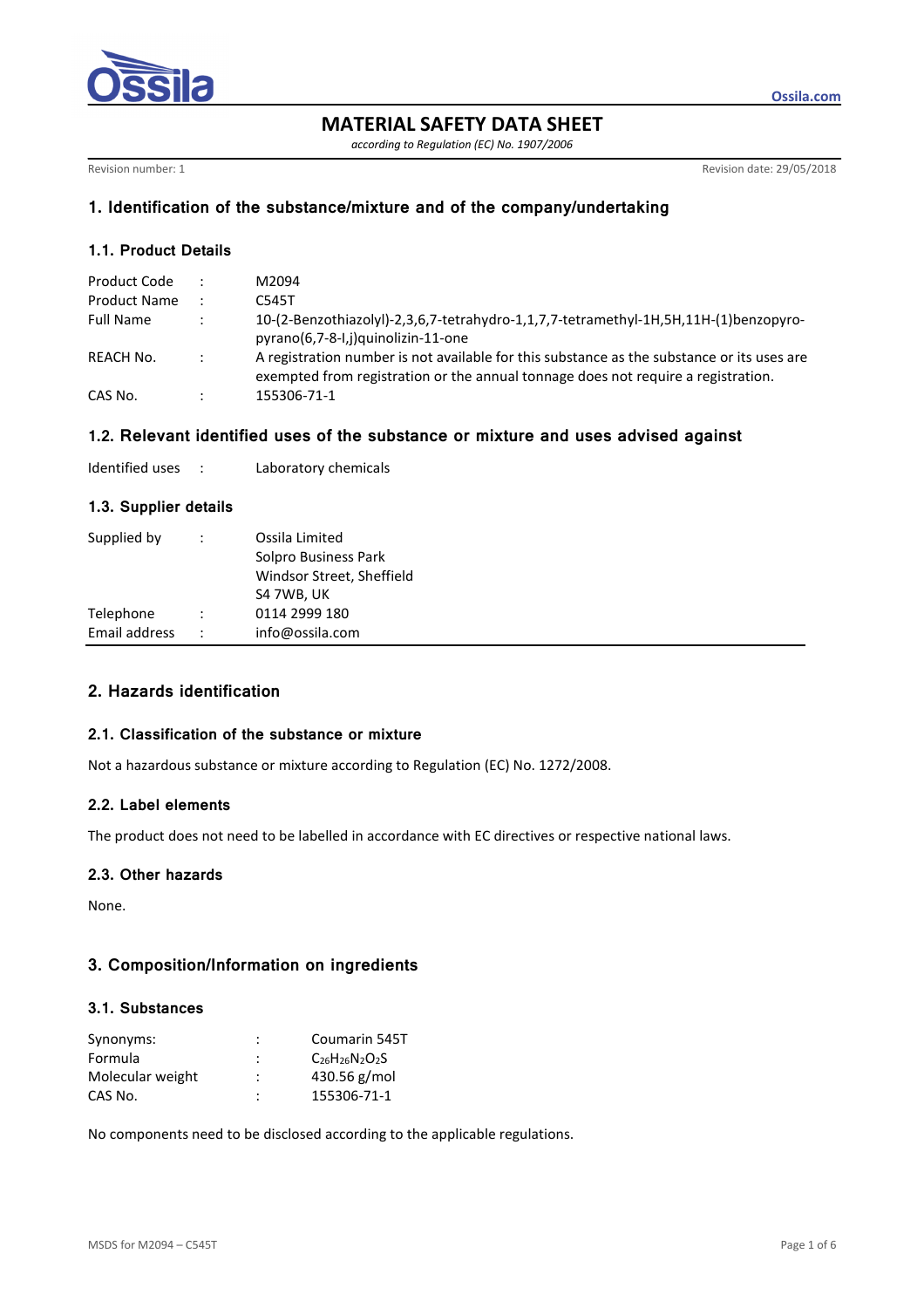# **4. First aid measures**

#### **4.1. Description of first aid measures**

#### **After Inhalation**

Remove person to fresh air. If not breathing, give person artificial respiration.

#### **After skin contact**

Wash with soap and water.

**After eye contact**  Flush with copious amounts of water as a precaution.

**After Ingestion**  Rinse out mouth with water.

#### **4.2. Most important symptoms and effects, both acute and delayed**

The most important known symptoms and effects are described in section 11.

#### **4.3. Indication of any immediate medical attention and special treatment needed**

No data available.

# **5. Fire fighting**

#### **5.1. Extinguishing media**

**Suitable extinguishing media**: Dry chemical, alcohol-resistant foam, carbon dioxide or water spray. Consult with local fire authorities before attempting large scale fire-fighting operations.

### **5.2. Special hazards arising from the substance of mixture**

**Hazardous combustion products:** Carbon oxides, nitrogen oxides and sulfur oxides.

#### **5.3. Advice for firefighters**

Wear a self-contained breathing apparatus if necessary. During a fire, irritating and highly toxic gases and vapours may be generated by thermal decomposition.

## **6. Accidental release measures**

#### **6.1. Personal precautions, protective equipment and emergency procedures**

Wear personal protective equipment (section 8). Avoid dust formation. Ensure room is well ventilated.

#### **6.2. Environmental precautions**

Do not let product enter drains.

#### **6.3. Containment and cleaning**

Contain and clean up spill if safe to do so using an electrically protected vacuum cleaner or by wet-brushing. Dispose of dry waste in closed container for proper disposal according to local regulations.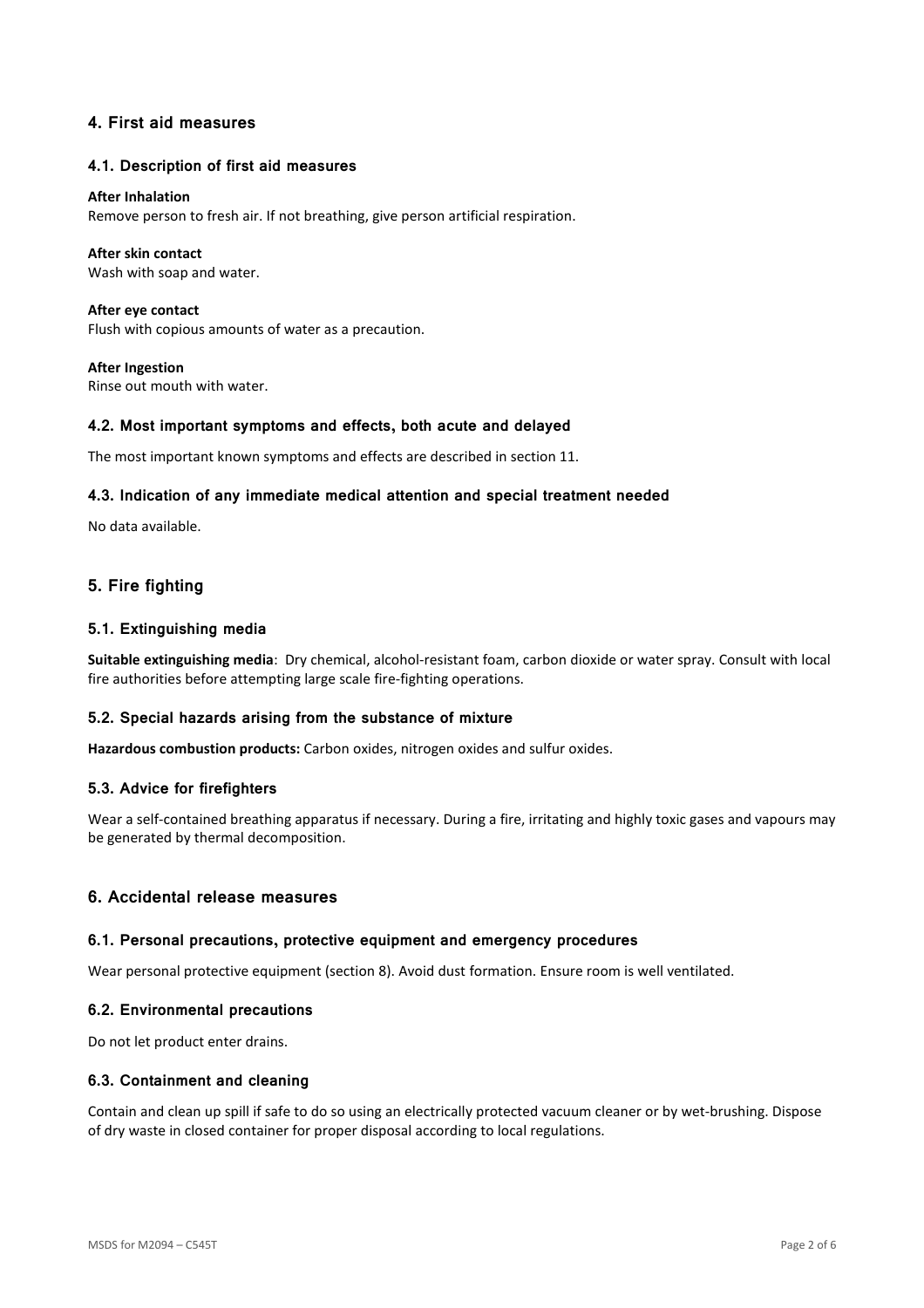# **7. Handling and storage**

# **7.1. Precautions for safe handling**

Avoid formation of dust and aerosols. Provide exhaust ventilation in places where dust is formed.

### **7.2. Conditions for safe storage, including any incompatibilities**

Store in a cool, dry and well-ventilated place inside of a tightly sealed container. Reseal containers that have been opened and keep upright to prevent leakage.

**Quality-related information:** Product is light sensitive. Store in the dark.

### **7.3. Specific end uses**

Use in laboratories.

### **8. Exposure controls / Personal protection**

### **8.1. Control parameters**

#### **Components with workplace control parameters**

Contains no substances with occupational exposure limit values.

#### **Biological occupational exposure limits**

This product does not contain any hazardous materials with biological limits.

#### **8.2. Exposure controls**

#### **Engineering measures**

Handle in accordance with good industrial engineering/laboratory practices for hygiene and safety. Ensure eyewash stations and safety showers are close to the laboratory workstation. Ensure good general ventilation is present when handling the product.

### **Personal protective equipment**

**Eyes:** Wear safety glasses with side-shields conforming to appropriate government standards such as NOISH (US) or EN166 (EU).

**Skin**: Handle with appropriate gloves and use proper glove removal technique to avoid skin contact. Dispose of gloves in accordance with applicable laws. Wash and dry hands.

The selected protective gloves must satisfy the specifications of EU Directive 89/686/EEC and the standard EN 374 derived from it.

**Clothing:** Wear complete suit protecting against chemicals; the type of equipment should be appropriate for the concentration and amount of dangerous substance used.

**Respirators:** Where protection from nuisance dusts is needed, use type N95 (US) or type P1 (EN 143) dust masks or those approved under appropriate government standards such as NIOSH (US) or CEN (EU).

### **General hygiene measures**

Wash thoroughly after handling. Wash contaminated clothing before reuse.

# **9. Physical and chemical properties**

### **9.1. Information on basic physical and chemical properties**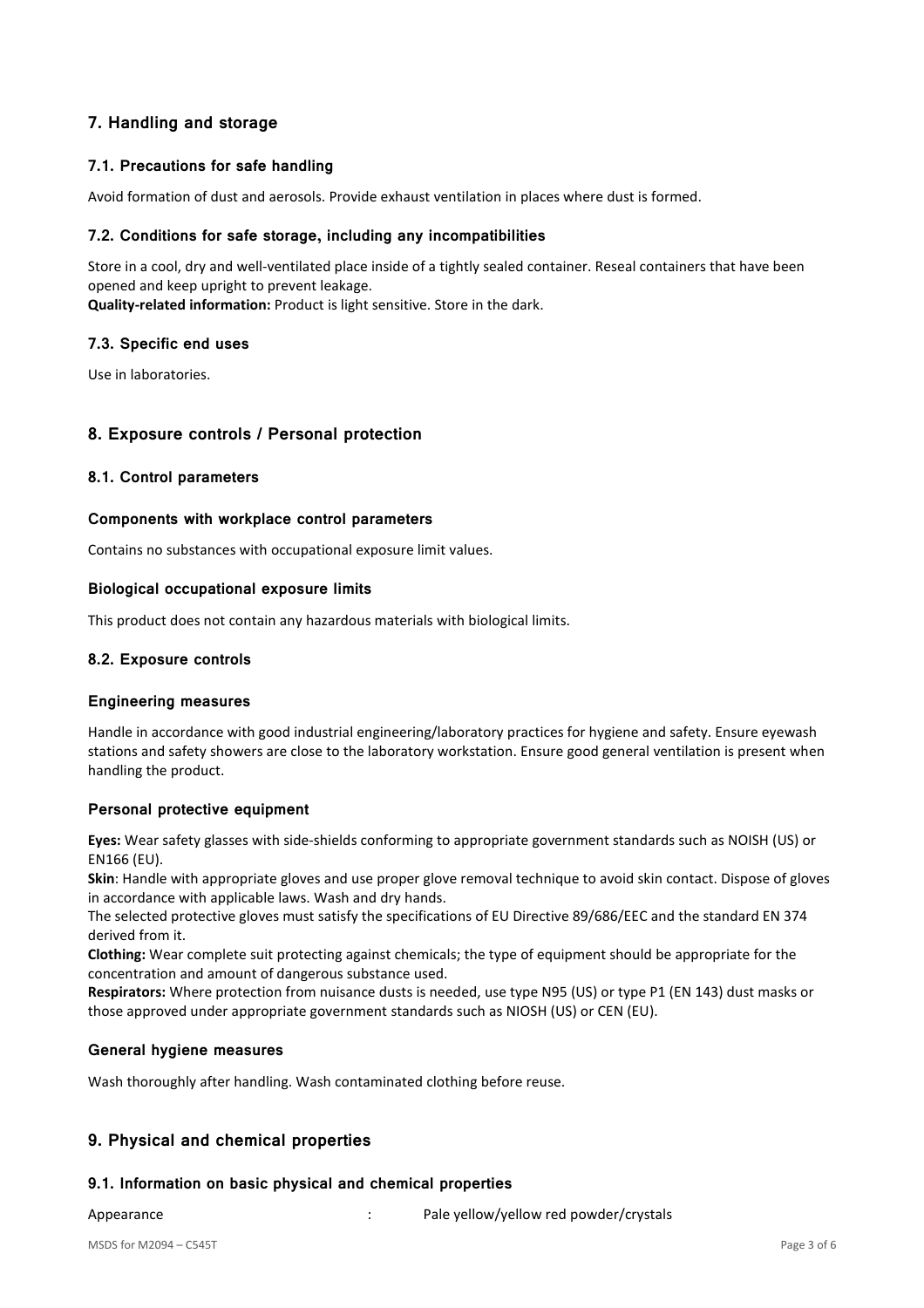| No data available                               |
|-------------------------------------------------|
| No data available                               |
| No data available                               |
| 228°C, T <sub>d</sub> ≥ 250 °C (5% weight loss) |
| No data available                               |
| No data available                               |
| No data available                               |
| No data available                               |
| No data available                               |
| No data available                               |
| No data available                               |
| No data available                               |
| No data available                               |
| No data available                               |
| No data available                               |
| No data available                               |
| No data available                               |
| No data available                               |
| No data available                               |
|                                                 |

# **9.2. Other safety information**

No data available.

# **10. Stability and reactivity**

#### **10.1 Reactivity**

No data available.

# **10.2. Chemical stability**

Stable under normal temperatures and pressures under recommended storage conditions.

#### **10.3. Possibility of hazardous reactions**

No data available.

# **10.4. Conditions to avoid**

No data available.

#### **10.5. Incompatible materials**

Strong oxidising agents.

#### **10.6. Hazardous decomposition products**

No known hazardous decomposition products.

# **11. Toxicological information**

#### **11.1. Information on toxicological effects**

**Acute toxicity**  No data available. **Skin corrosion/irritation**  No data available.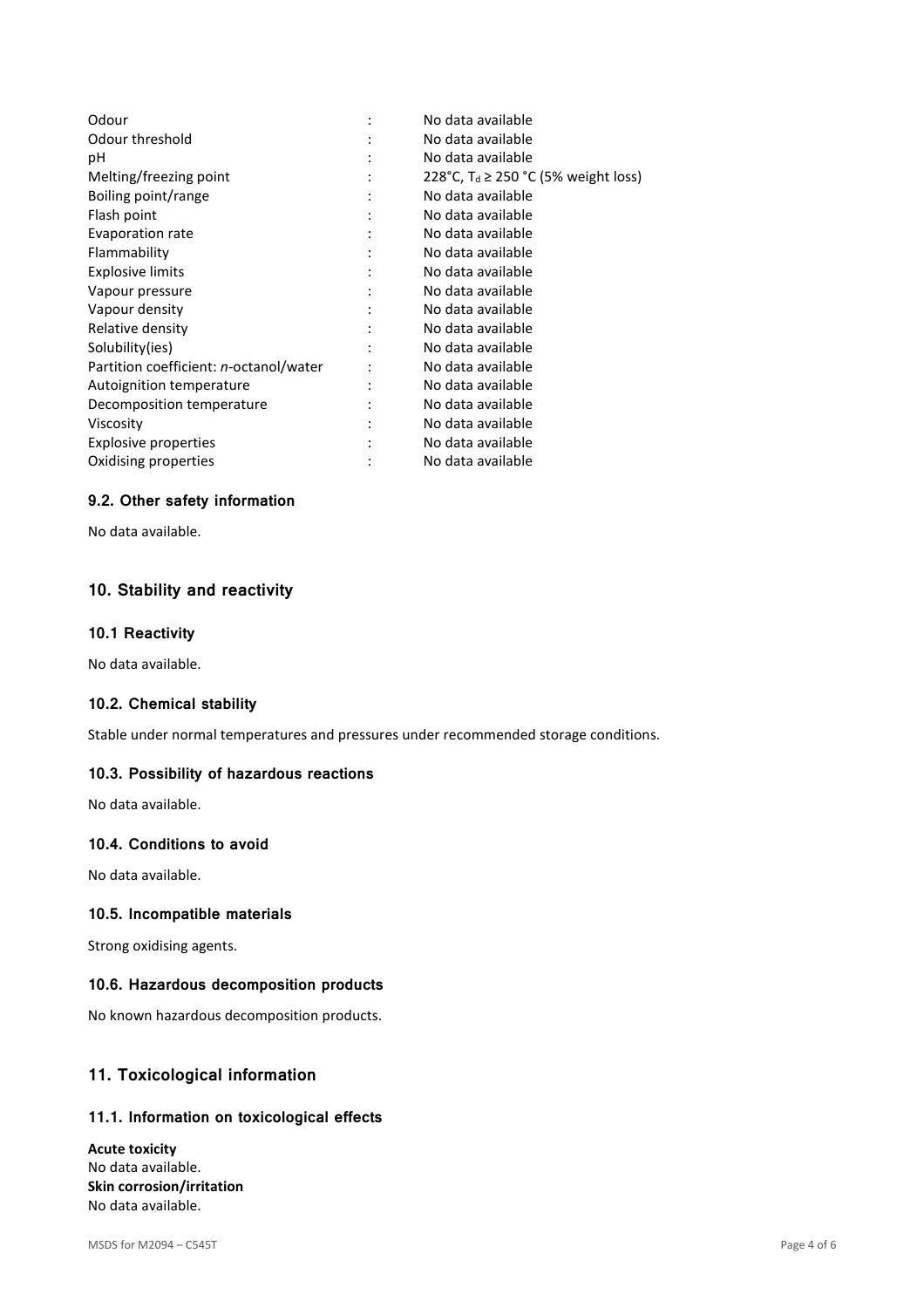**Serious eye damage/eye irritation**  No data available. **Respiratory or skin sensitization**  No data available. **Germ cell mutagenicity**  No data available. **Carcinogenicity**  No data available. **Reproductive toxicity**  No data available. **Specific target organ toxicity - single exposure**  No data available. **Specific target organ toxicity - repeated exposure**  No data available. **Aspiration hazard**  No data available. **Routes of exposure**  Eye contact, ingestion, inhalation, skin contact. **Signs and Symptoms of Exposure**  No data available.

To the best of our knowledge, the chemical, physical, and toxicological properties have not been thoroughly investigated.

# **12. Ecological information**

## **12.1. Toxicity**

No data available.

### **12.2. Persistence and degradability**

No data available.

### **12.3. Bioaccumulative potential**

No data available.

### **12.4. Mobility in soil**

No data available.

### **12.5. Results of PBT and vPvB assessment**

PBT/vPvB assessment not available as chemical safety assessment not required/not conducted.

### **12.6. Other adverse effects**

No data available.

# **13. Disposal**

# **13.1. Waste treatment methods**

#### **Product**

Burn in a chemical incinerator equipped with an afterburner and scrubber. Observe all federal, state and local environmental regulations and directives on waste and hazardous waste. Offer surplus material to a licensed professional waste disposal professional.